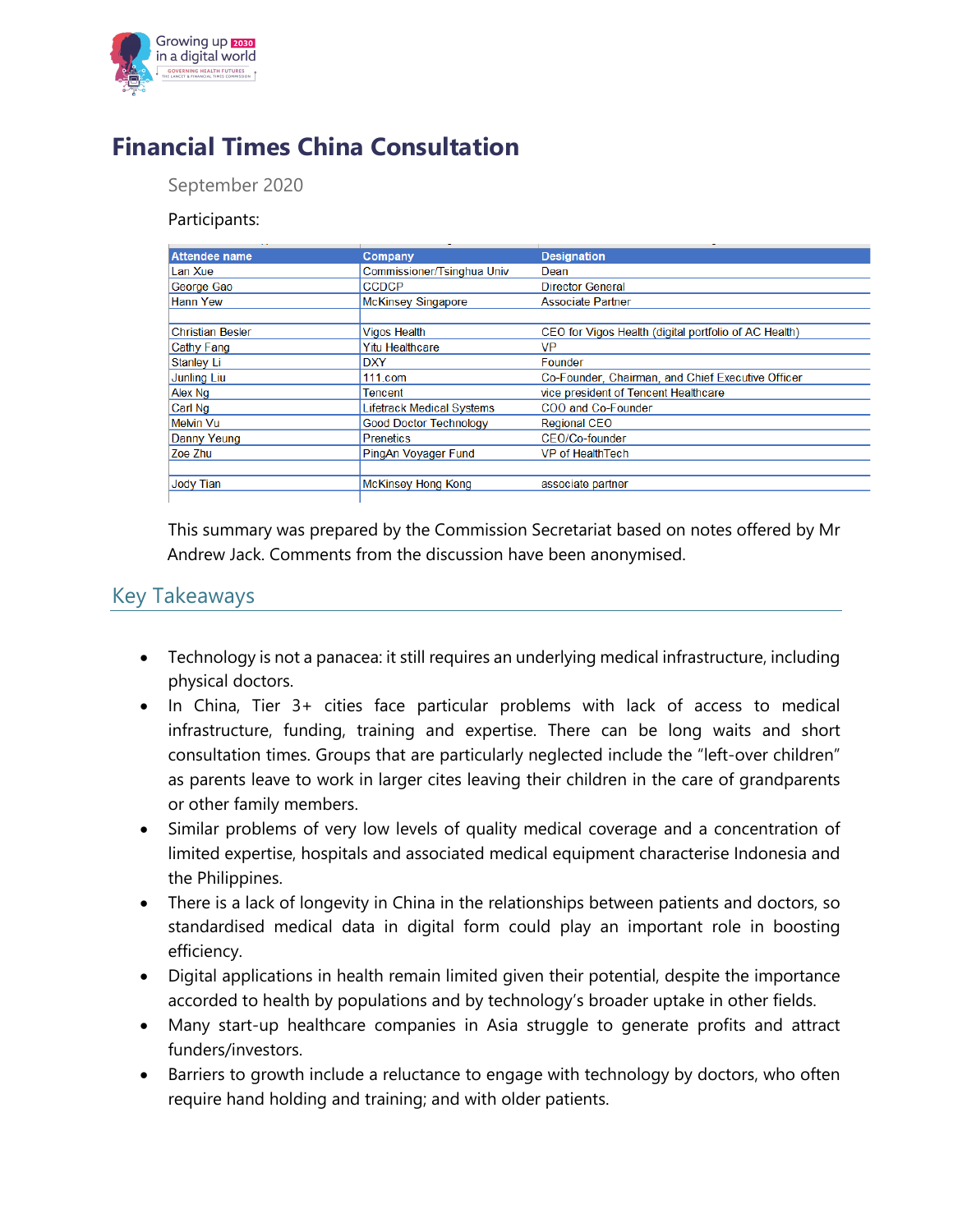

- Much of the current focus in the absence of reimbursement is consumer healthcare and out of pocket funding, combined with digital health businesses deriving income from providers such as pharmaceutical companies and pharmacies and B2B services such as stock control.
- Telemedicine has potential to share medical expertise concentrated in large cities into more remote areas, and to boost productivity with triaging and support telemedicine for remote consulting, which has grown during Covid as patients are reluctant to visit clinics.
- Telediagnosis can help limit the brain drain of scarce medical specialists by supplementing the income of doctors to allow them to remain in countries such as between Nigeria and India through "offshoring corridors".
- Portable scanners and diagnostic equipment decentralised from large hospitals to areas of under-served need can help expand access.
- Digital tools have promise in improving prevention through fun and engagement, such as Indonesian programmes to introduce tests and quizzes to promote healthier eating.
- AI has promise in helping to improve interpretation of imaging and work tackling emerging pathogens, but needs careful scrutiny of algorithms and the quality of data. It was viewed by many as still a poor substitute for medical consultations.
- Laws are being increasingly passed to require medical data to stay within national borders, often using the EU's GDPR as a framework and permitting sharing with trusted other governments (eg Singapore). But having multiple data centres adds to cost.
- Greater underlying investment in training is needed to growth the number and quality of doctors.
- Growth could come through tackling the complexity of healthcare systems; and introducing a clearer "line of sight" with more reimbursement from healthcare systems to incentivise and leverage online as well as offline improvements.
- Data safeguarding, sovereignty and privacy is very important. Many healthcare providers and companies retain data and seek to monetise it rather than share it.
- There is a need for systems to standardise, share and anonymise electronic medical records and other data in order to permit authorised use by third parties within clear "guardrails" to preserve confidentiality.
- Medical data should be considered the property of patients who provide the information and fund the providers that collate it whether through taxes, insurance premiums or out of pocket.
- Partnerships are required between government (heavily downstream with a focus on hospitals) and upstream, working with the private sector and NGOs (often more present in rural areas of China).
- There is a need for "regulatory sandboxes" in health technology to promote engagement by providers and allow experimentation and validation without punitive measures or exposure to civil liabilities.